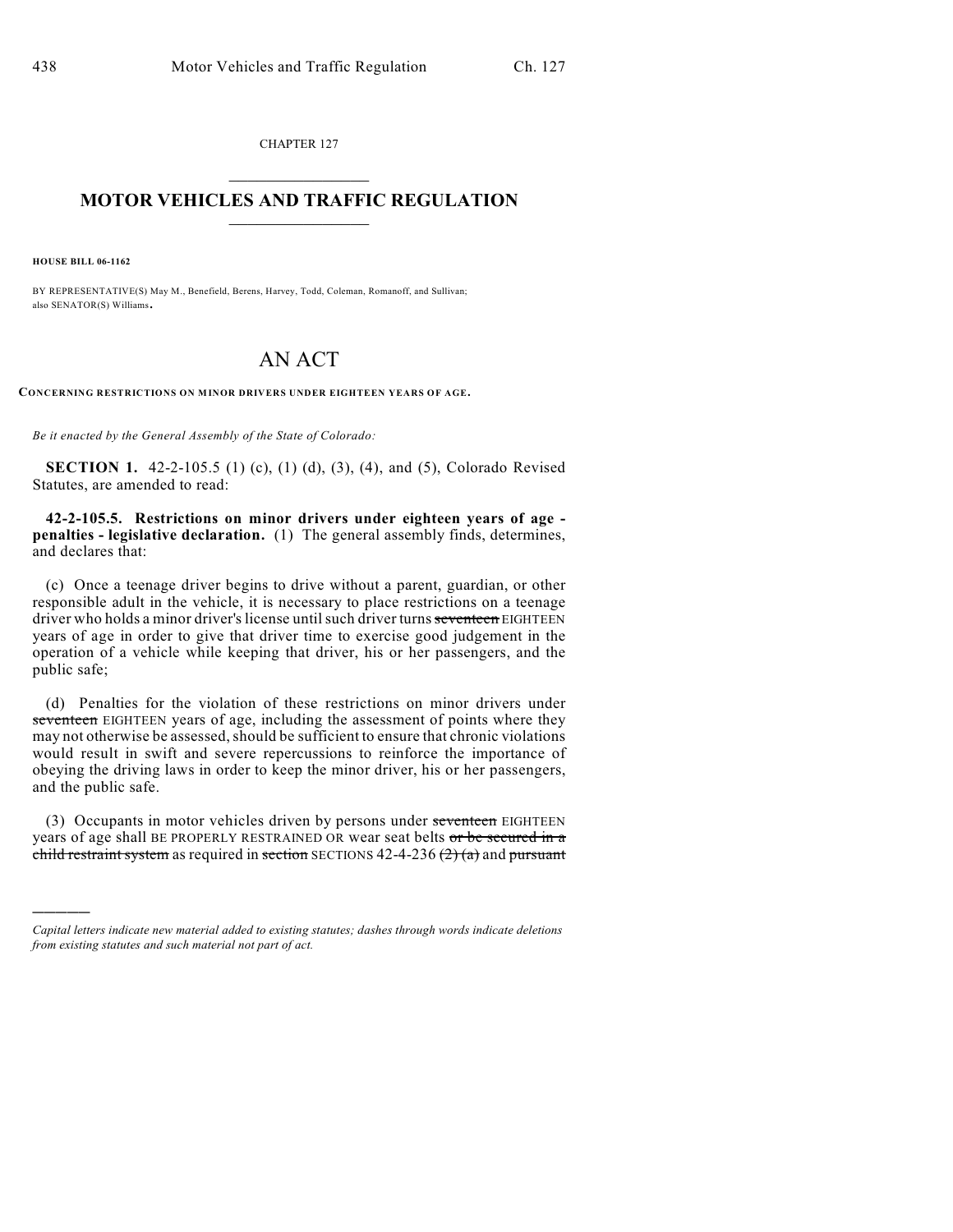to section 42-4-237.

(4) No more than one passenger shall occupy the front seat of the motor vehicle driven by a person under seventeen EIGHTEEN years of age, and the number of passengers in the back seat of such vehicle shall not exceed the number of seat belts.

(5) (a) EXCEPT AS OTHERWISE PROVIDED IN PARAGRAPH (b) OF THIS SUBSECTION (5), any person who violates this section commits a class A traffic infraction.

(b) A VIOLATION OF SUBSECTION (3) OF THIS SECTION IS A TRAFFICINFRACTION, AND, NOTWITHSTANDING THE PROVISIONS OF SECTION 42-4-1701 (4) (a) (I) (D), A PERSON CONVICTED OF VIOLATING SUBSECTION (3) OF THIS SECTION SHALL BE PUNISHED AS FOLLOWS:

(I) BY THE IMPOSITION OF NOT LESS THAN EIGHT HOURS NOR MORE THAN TWENTY-FOUR HOURS OF COMMUNITY SERVICE FOR A FIRST OFFENSE AND NOT LESS THAN SIXTEEN HOURS NOR MORE THAN FORTY HOURS OF COMMUNITY SERVICE FOR A SUBSEQUENT OFFENSE;

(II) BY THE LEVYING OF A FINE OF NOT MORE THAN FIFTY DOLLARS FOR A FIRST OFFENSE, A FINE OF NOT MORE THAN ONE HUNDRED DOLLARS FOR A SECOND OFFENSE, AND A FINE OF ONE HUNDRED FIFTY DOLLARS FOR A SUBSEQUENT OFFENSE; AND

(III) BY AN ASSESSMENT OF TWO LICENSE SUSPENSION POINTS PURSUANT TO SECTION 42-2-127 (5) (hh).

**SECTION 2.** 42-4-236 (7), Colorado Revised Statutes, is amended to read:

**42-4-236. Child restraint systems required - definitions - exemptions.** (7) (a) EXCEPT AS OTHERWISE PROVIDED IN PARAGRAPH (b) OF THIS SUBSECTION (7), any person who violates any provision of this section commits a class B traffic infraction.

(b) A MINOR DRIVER UNDER EIGHTEEN YEARS OF AGE WHO VIOLATES THIS SECTION SHALL BE PUNISHED IN ACCORDANCE WITH SECTION 42-2-105.5 (5) (b).

**SECTION 3.** 42-4-237 (4), Colorado Revised Statutes, is amended to read:

**42-4-237. Safety belt systems - mandatory use - exemptions - penalty.** (4) (a) EXCEPT AS OTHERWISE PROVIDED IN PARAGRAPH (b) OF THIS SUBSECTION (4), any person who operates a motor vehicle while such person or any passenger is in violation of the requirement of subsection (2) of this section commits a class B traffic infraction. Penalties collected pursuant to this subsection (4) shall be transmitted to the appropriate authority pursuant to the provisions of section 42-1-217 (1) (e) and (2).

(b) A MINOR DRIVER UNDER EIGHTEEN YEARS OF AGE WHO VIOLATES THIS SECTION SHALL BE PUNISHED IN ACCORDANCE WITH SECTION 42-2-105.5 (5) (b).

**SECTION 4.** 42-4-1701 (4) (a) (I) (A), Colorado Revised Statutes, is amended